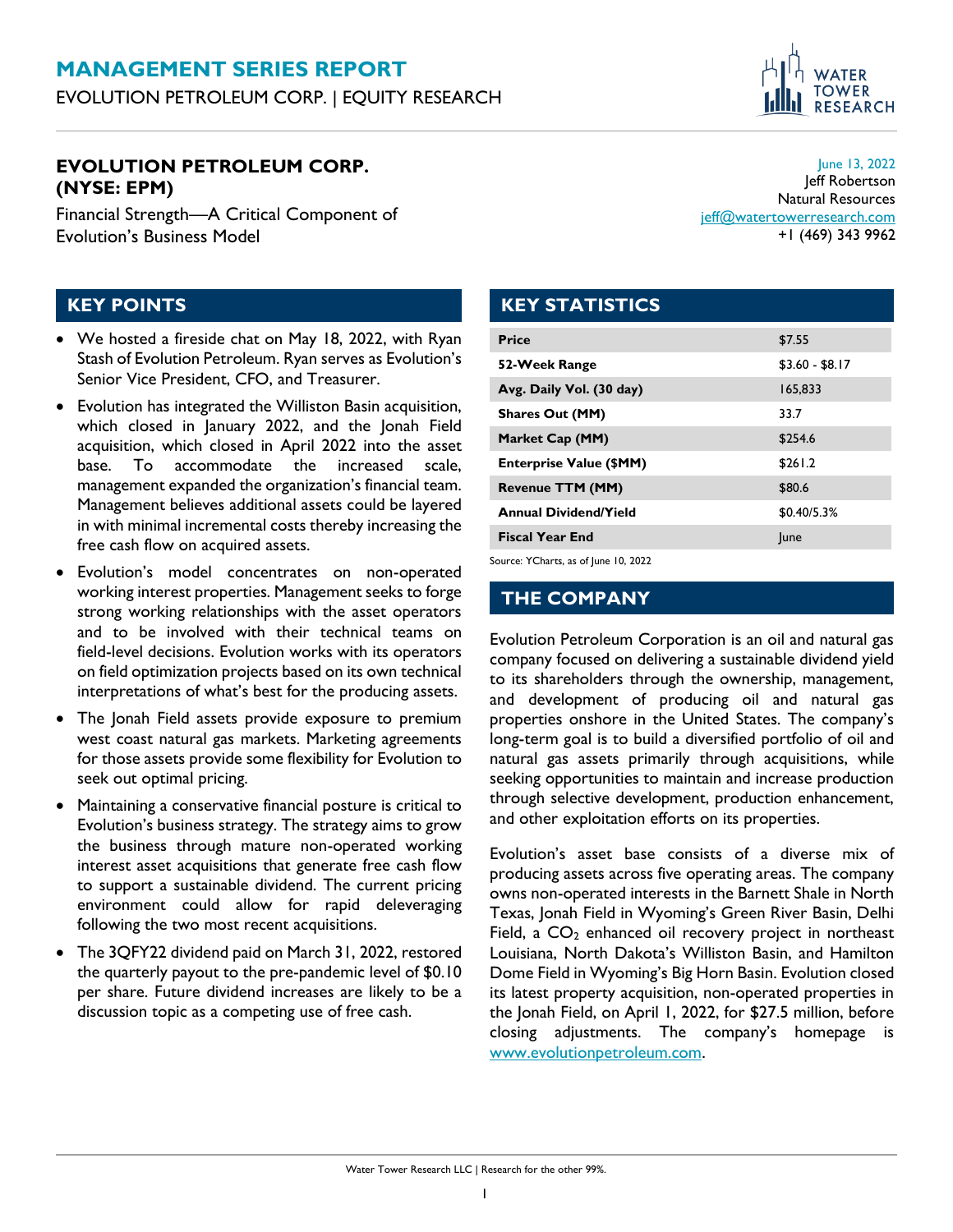## **MANAGEMENT SERIES REPORT**

EVOLUTION PETROLEUM CORP. | EQUITY RESEARCH



## **ABOUT THE EXECUTIVE**



**Ryan Stash** Senior Vice President, CFO, and Treasurer

Evolution Petroleum

Ryan Stash has served as the Senior Vice President, Chief Financial Officer, and Treasurer for Evolution Petroleum since November 18, 2020. He has over 20 years of experience in the oil and gas industry focused on capital raising, mergers and acquisitions, and accounting and financial reporting. Before joining Evolution, Mr. Stash served as Vice President and Chief Financial Officer of Harvest Oil & Gas Corporation from October 2018 to November 2020.

Prior to joining Harvest, he served as a managing director at Regions Securities focused on the energy sector. Before his time at Regions, Mr. Stash spent 11 years in the energy investment banking group for Wells Fargo Securities in Houston, rising to the level of director. He began his career as an auditor and spent five years working at Hewlett-Packard and Ernst & Young, LLP.

Mr. Stash is a Certified Public Accountant in the State of Texas. He received an MBA, a Masters in Professional Accounting, and a Bachelor of Business Administration, all from the McCombs School of Business at the University of Texas at Austin.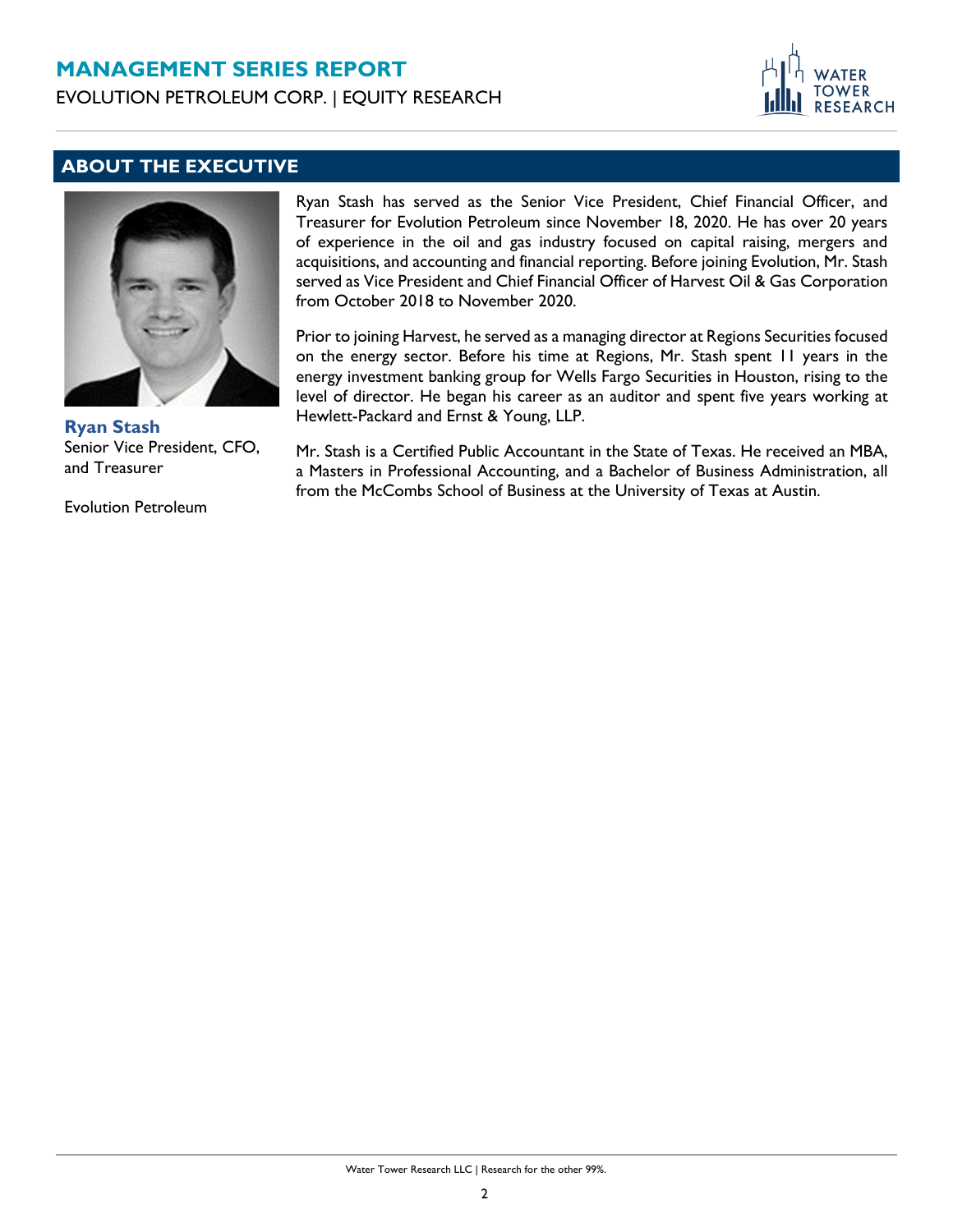## **MANAGEMENT SERIES REPORT** EVOLUTION PETROLEUM CORP. | EQUITY RESEARCH



### **EXECUTIVE DISCUSSION**

**Jeff Robertson:** Good afternoon. I would like to welcome everyone to our fireside chat today with Ryan Stash. Ryan is the Senior Vice President, Chief Financial Officer, and Treasurer of Evolution Petroleum. Ryan, I would like to take the opportunity to thank you for joining us today. Before we get started, I would like to mention that we will reference forward-looking statements during today's discussion. Viewers can review Evolution's disclosures around forward-looking statements and its latest corporate presentation, which can be found on the Investor Relations section of the company's website. Ryan, let's get started. We are pleased to have you join us today.

**Ryan Stash:** I appreciate it, Jeff. We had a lot of fun on the last fireside chat and are looking forward to this one as well.

**Jeff Robertson:** We hosted a fireside chat on April 20, 2022, with both Jason Brown, Evolution's President and CEO and Ryan. The May 9, 2022 Management Series Report for that call is accessible [here](https://www.watertowerresearch.com/content/acquisitions-support-dividend-visibility). Today's discussion will build on the last and focus on the financial integration of recently closed acquisitions.

Since the beginning of January, Evolution has closed two significant acquisitions. One in January in the Williston Basin for ~\$25.9 million and one in early April in the Jonah Field in southwestern Wyoming for ~\$27.5 million. Both acquisitions added new operating areas, relationships with new operators, and new opportunities for the company.

The Williston Basin acquisition added a sizable inventory of proved undeveloped drilling locations, which can be used to augment Evolution's capital program over the next several years at least. The Jonah Field acquisition was essentially a proved developed producing (PDP) natural gas-based asset that is effectively fully developed.

Ryan, I would like to start with your CFO role and managing the integration of assets into Evolution. Can you talk a little bit about how the company approaches integrating non-operated assets into the asset base?

**Ryan Stash:** Sure. Honestly, integration is one of those words where the answer is always "it depends". Integration depends on the asset location and the type of records systems maintained by the sellers.

Integration really starts with the back-office accounting piece and making sure it is all in check. We make sure we can receive revenue from the operators and pay expenses we are invoiced for. Once the basic receivables and payables accounting is confirmed, we are ready to go. That is the beauty of the non-operating model; there is not a lot of complicated back-office work that we really need to do.

We do like to contact the various accounting teams at the asset operators. We have been deliberate to make sure we have good relationships there. As you are aware, especially in the non-op piece, we are on a one- to two-month lag when we receive actual revenues and expenses. So, it is important to be able to get real-time information. We generally do that by fostering good relationships with the operators and making sure that we have good communication protocols in place as well.

**Jeff Robertson:** Evolution's asset base now includes producing assets in five operating areas with five different primary operators. How did you become familiar with Foundation Energy Management, the operator of the Williston Basin properties, and Jonah Energy, the operator of the Jonah Field properties?

**Ryan Stash:** The Foundation situation was an interesting one. The Williston Basin assets were not sold through a marketed process. Our CEO was introduced to their principals by one of Foundation's investors. Also, it just so happens one of our board members had a prior relationship with Foundation's CEO. We built a relationship with them over several months before we committed to the transaction. They owned an asset in the Williston Basin that they had just acquired, and we ended up buying a non-operated 50% share of their position. So, that deal was sourced from prior relationships. By the time we bought the asset, we felt like we knew Foundation well after months of relationship building.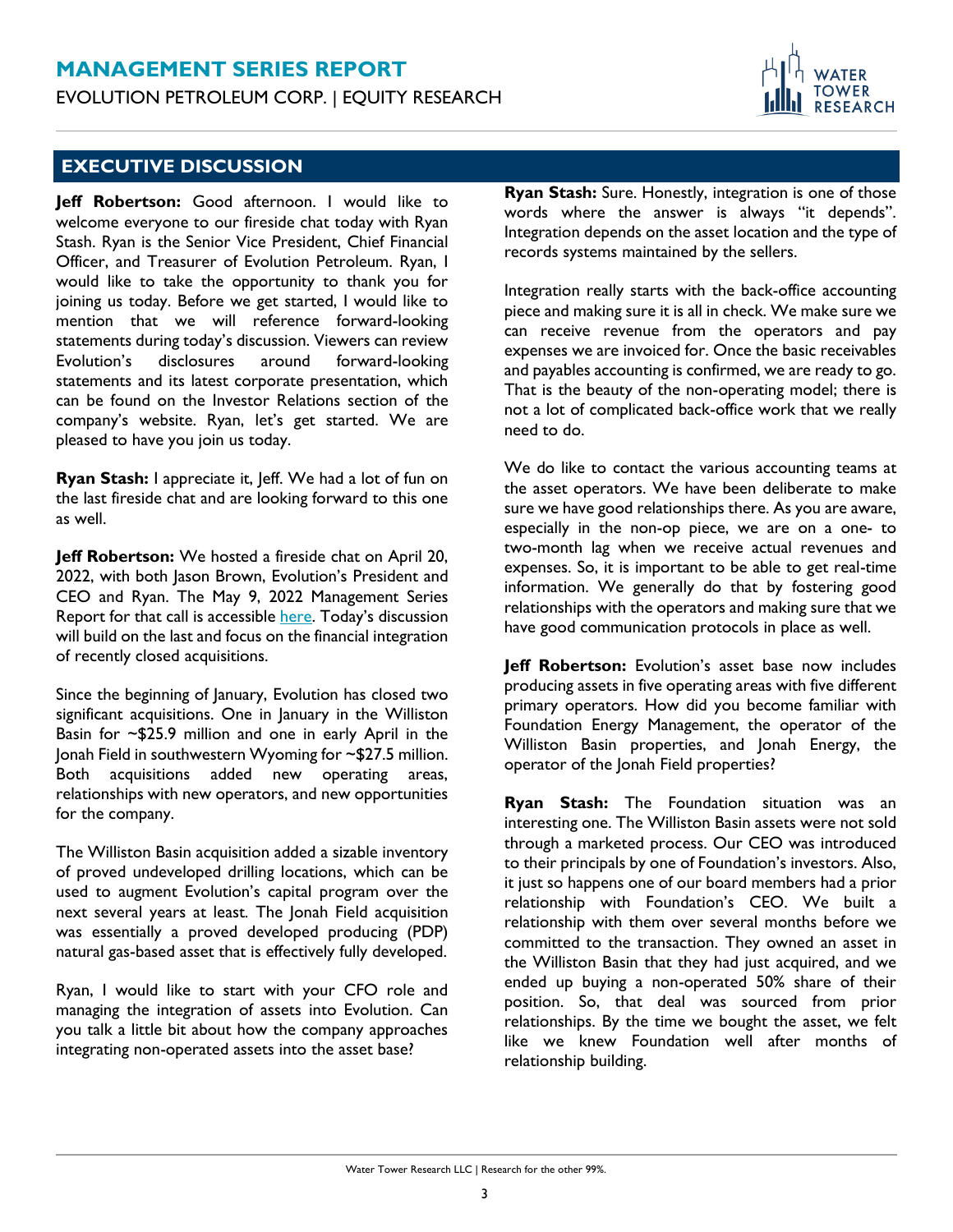The Jonah Field assets were sold through a marketed process. We were contacted early on by the brokers, who we have done several deals with. We knew Jonah Energy by reputation. It has a great reputation in the industry for being a very responsible operator. Jonah Field is in a sensitive area and Jonah Energy has made ESG a significant focus. Interestingly, I covered Jonah Energy when I was a banker at Wells Fargo, so I got to know the CEO and CFO. So, I had familiarity with them as well. Obviously, it does not always work that way but, in those two instances, we were familiar with the operators.

**Jeff Robertson:** You mentioned working with the accounting teams at the asset operators. How does Evolution go about building relationships with operators' technical teams to get integrated into the workflow for field-level operational plans, capital allocation, and project selection?

**Ryan Stash:** We focused on making the relationship collaborative. I think, we have done a very good job there. We generally schedule monthly operations meetings with the operators of all our assets. We plan to meet with Jonah Energy monthly. The meetings allow the group to talk about what is going on in the field with respect to production and any other issues and allow us to better understand whether there might be any planned or unexpected capital expenses.

We also hold annual working interest owner meetings, which include all asset stakeholders. In March, we held meetings with Foundation, Diversified, and Merit, who operate the Williston Basin, Barnett Shale, and Hamilton Dome, respectively. We had previously met with Denbury, the operator at Delhi. We expect to meet annually with Jonah Energy after closing that acquisition in early April. The annual meetings are an opportunity to meet everyone face to face for a deep dive into all aspects of the field-level operations. We get real-time information about what to expect so we can approve authorizations for expenditure (AFE) faster. Operators know who to call if they have an AFE that needs to be dealt with or if they have an emergency workover to perform. From our standpoint, we can act quickly because we already know the people involved and are up to speed on field activity.

On our April fireside chat, Jason described our ability to propose drilling new wells in the Williston Basin through a joint operating agreement we put in place with Foundation. If Foundation elects not to participate for its working interest share in a well, it still must operate the well for us. That provision is unique to the Williston Basin across our asset base. Our other assets have agreements that are protective of our interests as well. In Delhi, for example, the operator needs our consent to undertake most any capital project. Good working relationships with our asset operators are important to be able to get things done in the field.

**TOWER RESEARCH** 

**Jeff Robertson:** Evolution develops its own technical understanding of the assets in the portfolio. Is it fair to say that when an operator suggests certain workovers or other projects to enhance production, Evolution has its own independent view of the merits of the proposed work?

**Ryan Stash:** That is 100% correct. We do take the time to do our own deep dive on all the operations and geology of any asset we acquire. As you mentioned earlier, we acquired the Jonah Field assets solely on their PDP production profile. But as I mentioned on the May 11 earnings call, we have been pleasantly surprised to receive some AFEs from Jonah Energy to recomplete some wells in that field.

To your point, if something comes from one of our operators, we can make our own independent decision about the cost/benefit of the proposed work. We receive some AFEs for workover projects but not many new drill wells right now. We run our own economic model and will make our consent decision based on our own assessment. We need to be able to understand the asset to make those decisions for our shareholders.

**Jeff Robertson:** Evolution has added scale to the company's asset base with the Williston Basin and Jonah Field acquisitions. Has that scale put any strain on the organization as Evolution has integrated the assets operationally and financially?

**Ryan Stash:** Jason discussed this on the recent earnings call. We recently hired an experienced accounting team to build out that function with the intent to bolster the organization for the recent acquisitions and for future acquisitions. We want to position the company to have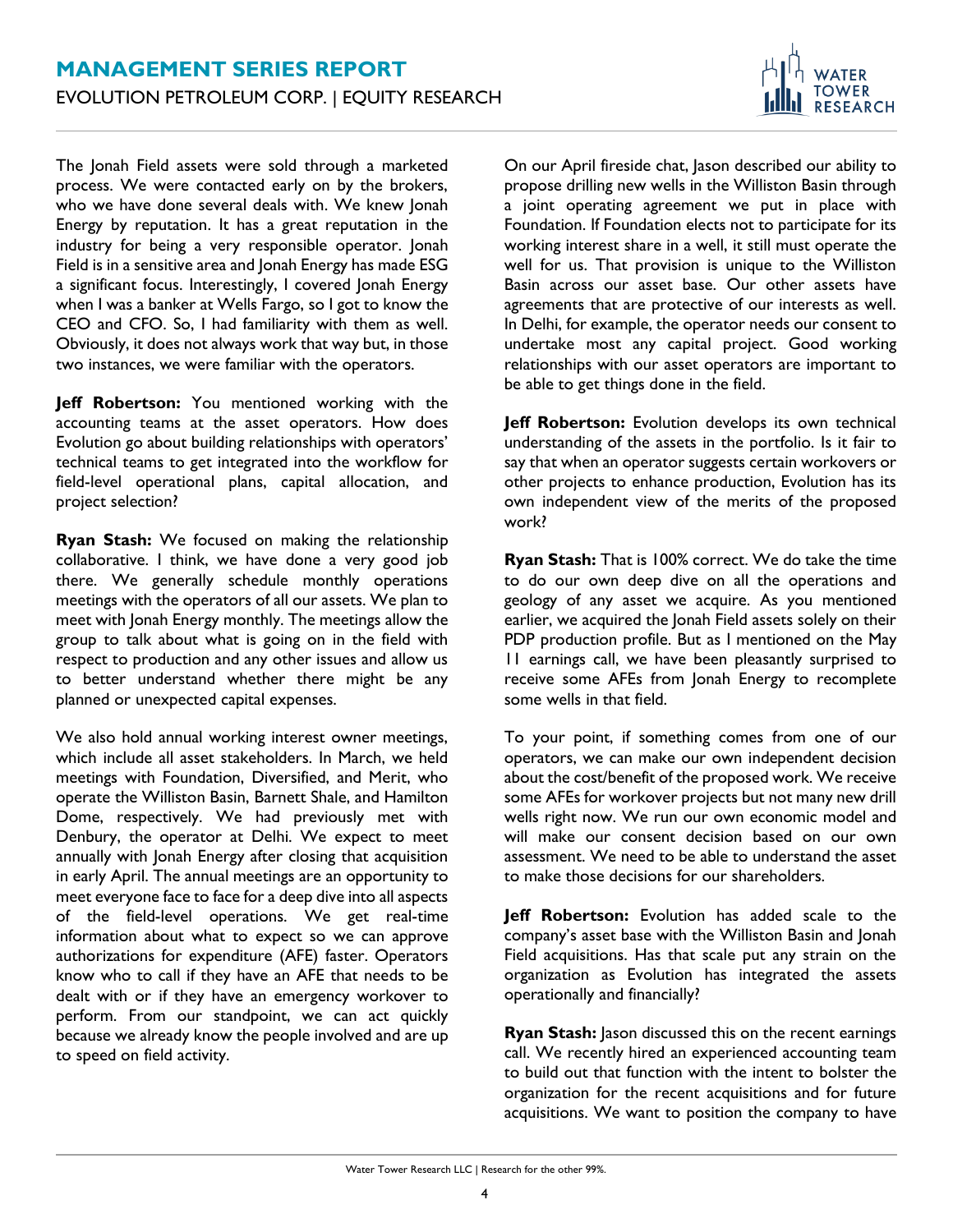

operating leverage and to grow the business. As we have discussed previously, the non-operated asset business model allows us to acquire assets with minimal incremental overhead. We are also looking at strategies to optimize our accounting systems to efficiently add new assets onto the platform. The team is in place to manage a growing asset base.

**Jeff Robertson:** Let's talk about Evolution's preference for non-operated assets and the company's ability to improve the marketing arrangements for its share of oil and natural gas production. The company's asset base spans five geographic areas from an enhanced oil recovery project at the Delhi Field in northeast Louisiana, to the Barnet Shale in north Texas, to Hamilton Dome in northeast Wyoming and, with the two latest acquisitions, the Williston Basin in southwest North Dakota and the Jonah Field in southwest Wyoming.

How much control does Evolution have over the ability to improve margins by seeking the most advantageous realized prices across the asset base?

**Ryan Stash:** It varies asset by asset. Our assets are governed by a joint operating agreement. Non-operated working interest owners do have the ability to take their gas in kind like we do at the Jonah Field as the prior owner did. We can then market the natural gas ourselves.

Another option is to allow operators to sell the gas for us. They are bound to sell our production on no worse terms than they receive for their own share. If we decide to take our gas in kind, like we do at Jonah, we can choose which market to sell into.

In the Barnett Shale, Diversified markets our natural gas production on our behalf. We have considered marketing our gas ourselves like what the prior owner, Tokyo Gas, did. However, we have some remaining time on the existing contracts, and we should have more flexibility with our Barnett production in a few years after existing contracts roll off.

Overall, our marketing arrangements vary asset to asset with some flexibility to seek the best arrangement for us and I would not want to give the impression we have zero control over how our production is marketed.

**Jeff Robertson:** Do you see many asset packages in the acquisition market where Evolution might be able to add some value through a different approach to marketing from the sellers?

**Ryan Stash:** We have started thinking about that quite a bit more recently. Especially with the natural gas assets we have evaluated. I think we discussed on our last fireside chat that the Jonah Field assets opened our eyes to the strength in western US gas markets. Moving gas to premium west coast gas markets makes the Rocky Mountains an attractive region to look for incremental gas-producing assets.

Recently, we have looked at some acquisition opportunities in the Rockies where we have asked our marketing experts whether they think we can enhance the economics by approaching marketing differently than the sellers. Can we move gas to the west coast or some other market to realize higher prices than the sellers? It is certainly something we are taking a much closer look at.

**Jeff Robertson:** Evolution released fiscal third-quarter results on May 10. The quarter included a contribution from the Williston Basin for most of the period but zero for Jonah, which closed in early April. Your fourth fiscal quarter ending June 30 will include nearly a full period impact from the Jonah Field. How will the inclusion of the Williston and Jonah Field assets affect production costs moving forward?

**Ryan Stash:** Natural gas assets carry lower lifting costs than oil-producing assets. Our overall lifting costs should edge lower on a unit-of-production basis. The offset is that lease-level margins are generally not as robust on natural gas assets as oil. Although, I will note, at current strip, the margin on our gas assets is going to compare very favorably to our oil assets.

The answer to your question is that we would hope to see overall LOE per barrel drop from the level reported in our fiscal third quarter. The impact could be as much as ~20% reduction on a unit basis.

We are hoping for a drop in our corporate operating expenses due to the impact of lower lifting costs at the Jonah Field. Lifting costs on our gas assets are roughly half of those in our legacy oil assets at Delhi and Hamilton Dome. Delhi, a  $CO<sub>2</sub>$  enhanced oil recovery project, and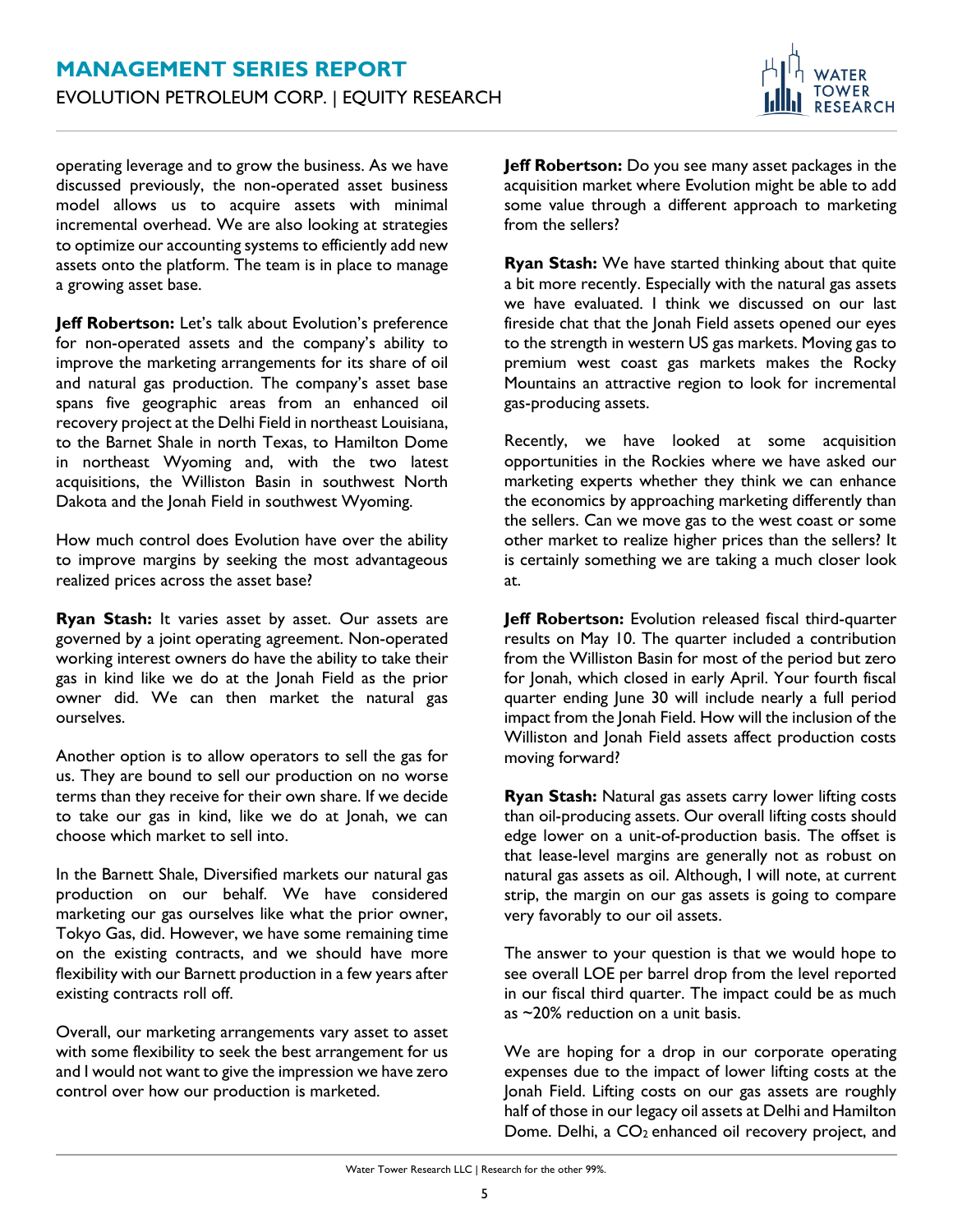

Hamilton Dome, a mature waterflood, are probably on the high side for oil assets. Our Williston assets are going to be a little bit lower on the lifting costs than Delhi and Hamilton Dome, but clearly higher than the Barnett and Jonah.

**Jeff Robertson:** You mentioned the positive impact current strip pricing is having on margins, especially on your natural gas assets. Commodity prices have risen sharply since acquisition terms were finalized on the Williston Basin and Jonah Field deals. Can you talk about the incremental return and/or the accelerated ability to deleverage the balance sheet at today's prices compared with where they were when the acquisitions were announced?

**Ryan Stash:** Sometimes it is nice to get lucky in terms of timing of a commodity cycle in the context of acquisitions. The Barnett Shale deal we closed in May 2021 just paid out in May 2022. We certainly had not modeled a 12-month payout for that deal. So, that was a great result for us. I would say the Williston Basin and Jonah Field deals are looking like they might pay out in about half the time we originally modeled. So, high prices are certainly making their timing look very good.

With respect to the balance sheet, assuming we do not find another use for cash, we are paying down debt with cash flow. As you know, our board is very focused on maintaining a clean balance sheet. We expect to fully repay our borrowings by the end of calendar 2022 and potentially well before then at current strip. So, our balance sheet and liquidity will be in very good shape in short order.

**Jeff Robertson:** Can you share any guidance return hurdle rates Evolution is looking for in the current PDP acquisition market against a high commodity price backdrop? Is there a level that leaves upside for further positive surprises and some protection from unpleasant surprises?

**Ryan Stash:** That is good question and one that we have a healthy debate about at the board and management level. How should we really be thinking about acquisitions and value? I would say we generally focus on accreting cash flow per share and whether a deal will support our dividend coverage. If a potential deal cannot check those two primary boxes, it is not something we will spend time on.

Once those criteria are satisfied, we look at all the relevant metrics such as expected PV rate of return, payback period, and what we are paying for production and cash flow. Obviously, asset characteristics are a big influence on shaping our valuation view. In general, we might pay somewhere between PV-15 and PV-20. Or potentially, it could be closer PV-10 for the right kind of long-life very low decline high-margin type assets. We do not apply a rigid discount rate framework. Rather, it comes down to the asset characteristics and accretion.

To protect ourselves, we certainly look at downside pricing scenarios to make sure that we are not overpaying.

**Jeff Robertson:** Evolution's capital discipline business model aims to reinvest ~50% of cash flow into the asset base through a combination of acquisitions and capital projects and dedicate the balance to maintaining conservative financial leverage and supporting a sustainable dividend. Does the inclusion of the Williston Basin development inventory affect how management and the board think about capital allocation?

**Ryan Stash:** Capital allocation is a real-time topic for us. As we noted earlier, we can reduce borrowings related to our two recent acquisitions rapidly in the current price environment. We are committed to sustaining an attractive dividend for shareholders. The allocation question comes down to the fact that our asset base has a natural decline, so we want to look for opportunities to grow and remain opportunistic in the acquisition market. Conservative leverage is one element of being able to be opportunistic.

We are currently evaluating potential Williston Basin development opportunities, which could add a drilling element to the capital budget. We also must remain flexible to fund the recompletion projects that have arisen in Jonah Field. As noted earlier, those AFEs were a pleasant surprise as we modeled a PDP production profile without much incremental capital.

You are right from a general framework perspective. We are looking at a reinvestment rate of less than 50% of our cash flow for some combination of potential development drilling in the Williston Basin, workover activity in Jonah and other areas, and acquisitions. To the extent we cannot acquire assets on attractive terms, we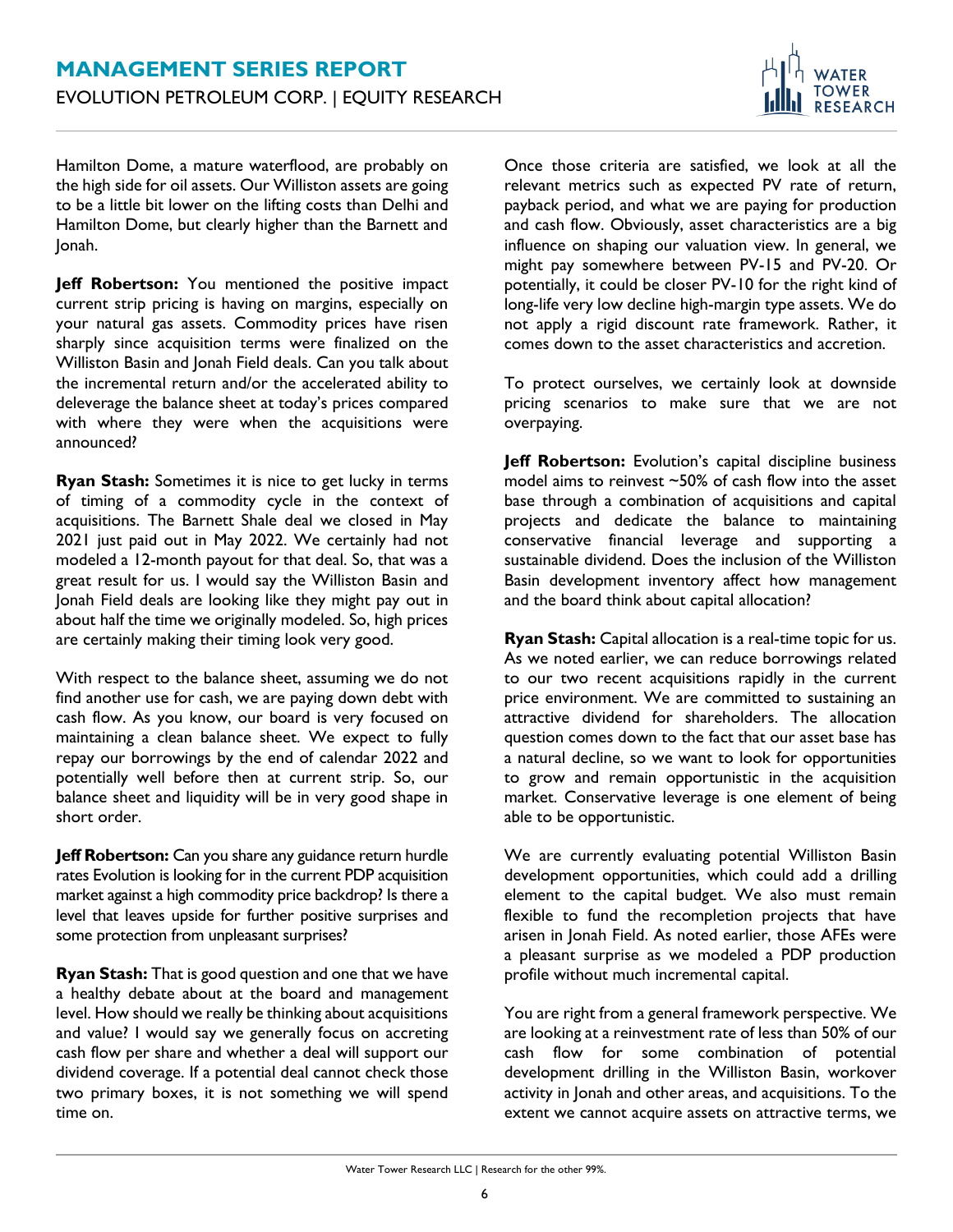

will consider other ways to potentially return cash to shareholders. The board is weighing those allocation decisions right now as we prepare for fiscal 2023.

The industry has a high-class cash problem now. A lot of companies are generating significant free cash and trying the determine the most efficient allocation framework.

**Jeff Robertson:** Evolution has closed two acquisitions since January 2022, adding meaningful scale to the asset base and balance sheet. Scale manifests in the amount of cash flow generated by the asset base. We have talked about the deleveraging pace in the current price environment. How should investors think about Evolution's capacity to fund incremental acquisitions and possibly larger deals as it gains scale?

**Ryan Stash:** We certainly expect to repay our borrowings and build cash late in calendar 2022 absent an incremental acquisition. Our strong balance sheet has been a competitive advantage and allowed us to acquire three asset packages going back to May 2021. We currently have a \$50 million RBL credit facility with a single bank MidFirst, which has been a great partner.

Our current asset base could support a much higher borrowing base based on some collateral value analysis performed to set our hedging covenant.

In fact, we can probably support a borrowing base in excess of \$150 million today. So, there is clearly some incremental capacity out there. I have kept my ear to the ground and talked to various other banks in the market and feel good that if we could find the right kind of acquisition, we could certainly find adequate liquidity on the debt side to execute on a transaction.

Equity is also an option as a component of acquisition funding. For equity, a deal would have to be accretive on a long-term basis. The board and management view our equity as a very valuable currency, especially factoring in the dividend. Consequently, we would only consider equity in certain situations. An acquisition would need to have a high-return element, like the low-risk development drilling locations that came with the Williston Basin, or an attractive merger. We have considered mergers in the past and will do so in the future if the valuation metrics between the two companies are attractive on a long-term basis for our shareholders.

**Jeff Robertson:** You spoke earlier about Evolution's increased scale and adding the Williston Basin and Jonah Field assets with some incremental costs to build out the organization. Moving forward, the company is positioned to fold in incremental acquisitions without a lot of incremental costs thereby improving the free cash flow profile of those assets. Which brings us back to the allocation question between a consistent sustainable dividend. Evolution has paid a quarterly dividend since the end of calendar 2013. How do you think about dividend sustainability and the duration of that coverage when Evolution evaluates acquisitions?

**Ryan Stash:** We have talked extensively in the past and Jason has frequently indicated that a major focus for the board was to return the quarterly dividend to the prepandemic level of \$0.10/share (\$0.40/share annualized). The company had historically paid a dividend at that level, and we felt it was important for our legacy shareholders to get back there.

We have restored the dividend and proven that we can successfully integrate acquisitions while maintaining conservative leverage. Now, we are back to that high-class problem we discussed of how to allocate free cash flow.

Clearly, we are going to pay down some debt. The board wants to keep debt very low so we can maintain the flexibility to act opportunistically in the acquisition market.

Beyond that, the board and management consider the appropriate dividend policy. We evaluate our business over multiple years on a mid-cycle price deck (\$60/bbl for oil and \$3.50/Mcf for natural gas) to think about dividend policy. Our mid-cycle deck is up a bit from \$55/bbl and \$3.00/Mcf. Our goal is a sustainable level that we can pay over several years without needing to reduce it unless there is some market shock like the COVID-19 pandemic. We use a lower mid-cycle price deck because dividend sustainability is very important to us.

**Jeff Robertson:** If I remember correctly, you mentioned a five- to seven-year time horizon that the board wants to keep in front of Evolution in terms of dividend duration on the May 11 earnings call. Am I remembering that right?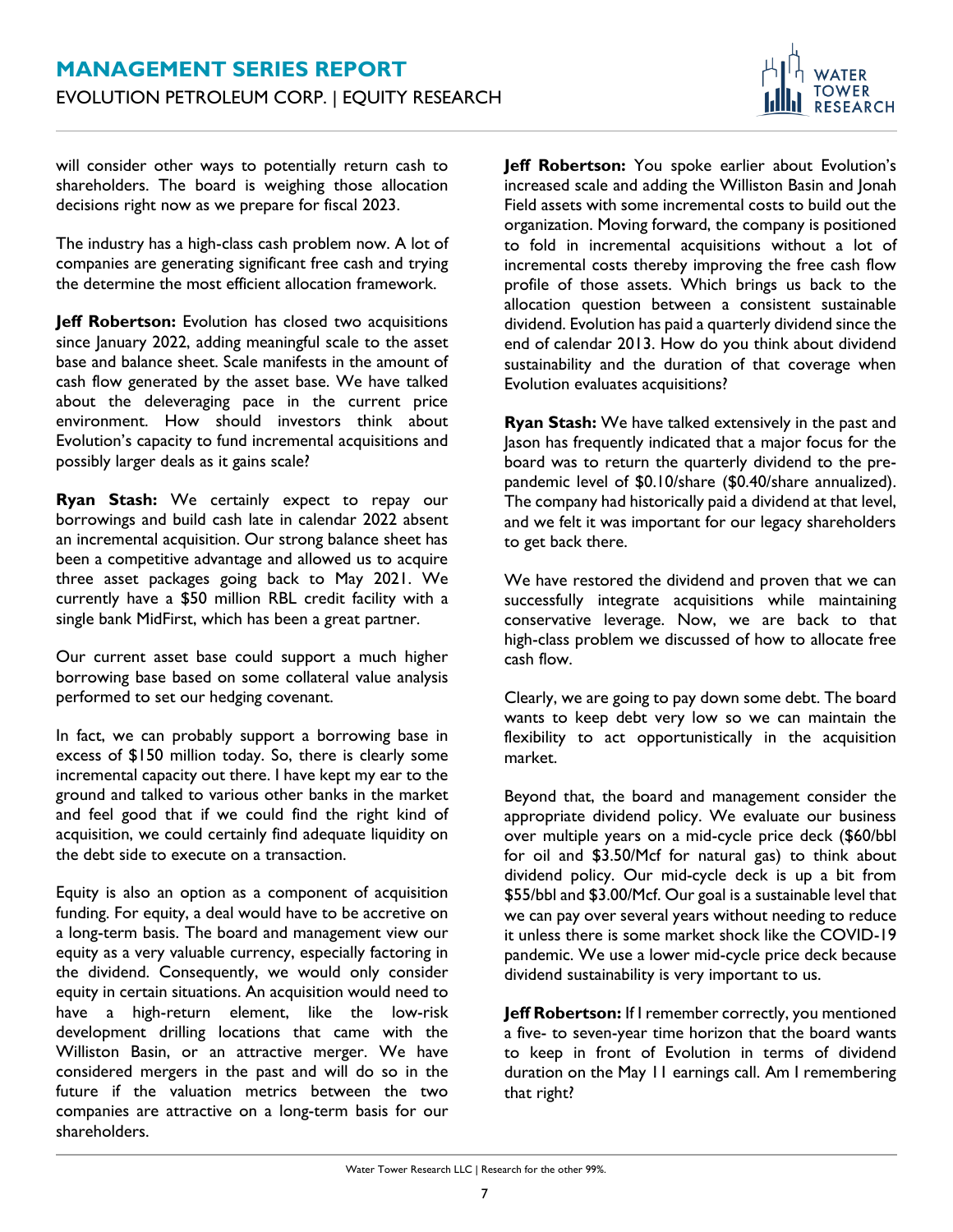

**Ryan Stash:** Actually, we model the business out at least 10 years. Ideally, we would like to sustain at least seven to 10 years. The five- to seven-year time frame is a good way to think about sustainability using our mid-cycle price deck.

**Jeff Robertson:** Does the board think about the dividend in terms of a target yield or is the goal to deliver a combination of a growing asset base combined with growing EBITDA along with an attractive dividend yield as the value proposition for investors?

**Ryan Stash:** There is not necessarily a threshold where if the yield is a certain level, we would raise the dividend. The calculus is balancing what dividend we can sustain versus the growth opportunities we see while maintaining a strong balance sheet position. Conversations focus more on achieving the optimal balance. The dividend was increased as we were busy integrating the new assets.

We think the yield will be a function of how well we execute on the business strategy and overall valuation in the energy sector. If we can raise the dividend because the business is growing and generating incremental free cash flow, we believe the stock should react favorably. The yield becomes a product of successful execution rather than a driver.

Jeff Robertson: Just to wrap up on circumstances that could lead to a further dividend increase, which was a hot discussion topic on the May 11 earnings call, if we fast forward to early calendar 2023 and finding attractive acquisition opportunities is difficult, how would a dividend increase compete for cash flow with Williston Basin development?

**Ryan Stash:** That is a good question to ask. I think the board will consider a dividend increase if the cash flow outlook remains strong. However, we are going to take a very thoughtful and measured approach to the dividend. As you know, the last thing we would want to do is put ourselves in a position where we might need to lower the dividend because we raised it too fast. Again, sustainability is paramount to us. Investors can understand market dislocations caused by events like COVID-19 and commodity price crashes. Still, we do not want to raise it too high too fast.

If we get through the rest of calendar 2022 and the acquisition market just isn't there, shareholder returns, and dividends could move higher on our priority list along with Williston development. Jason has talked about those issues at length.

One aspect of the Williston Basin assets we really like is the ability to put capital to work and grow the business if the acquisition market is not there for us. We are evaluating some drilling opportunities to include in our fiscal 2023 capital program. The dividend is one important lever in our business and ensuring its sustainability helps drive other decisions surrounding our capital and balance sheet.

**Jeff Robertson:** We have covered a lot of ground today about asset integration, scaling the business, capital allocation, and the dividend. I would like to thank you for joining us today. We appreciate your time.

**Ryan Stash:** I appreciate it, Jeff. And thanks everybody for listening in. As always, management is always open for discussions with investors.

**Jeff Robertson:** Thank you. We'll look forward to hosting another fireside chat with you soon.

**Ryan Stash:** Look forward to it. Thanks, Jeff.

**Jeff Robertson:** Thank you.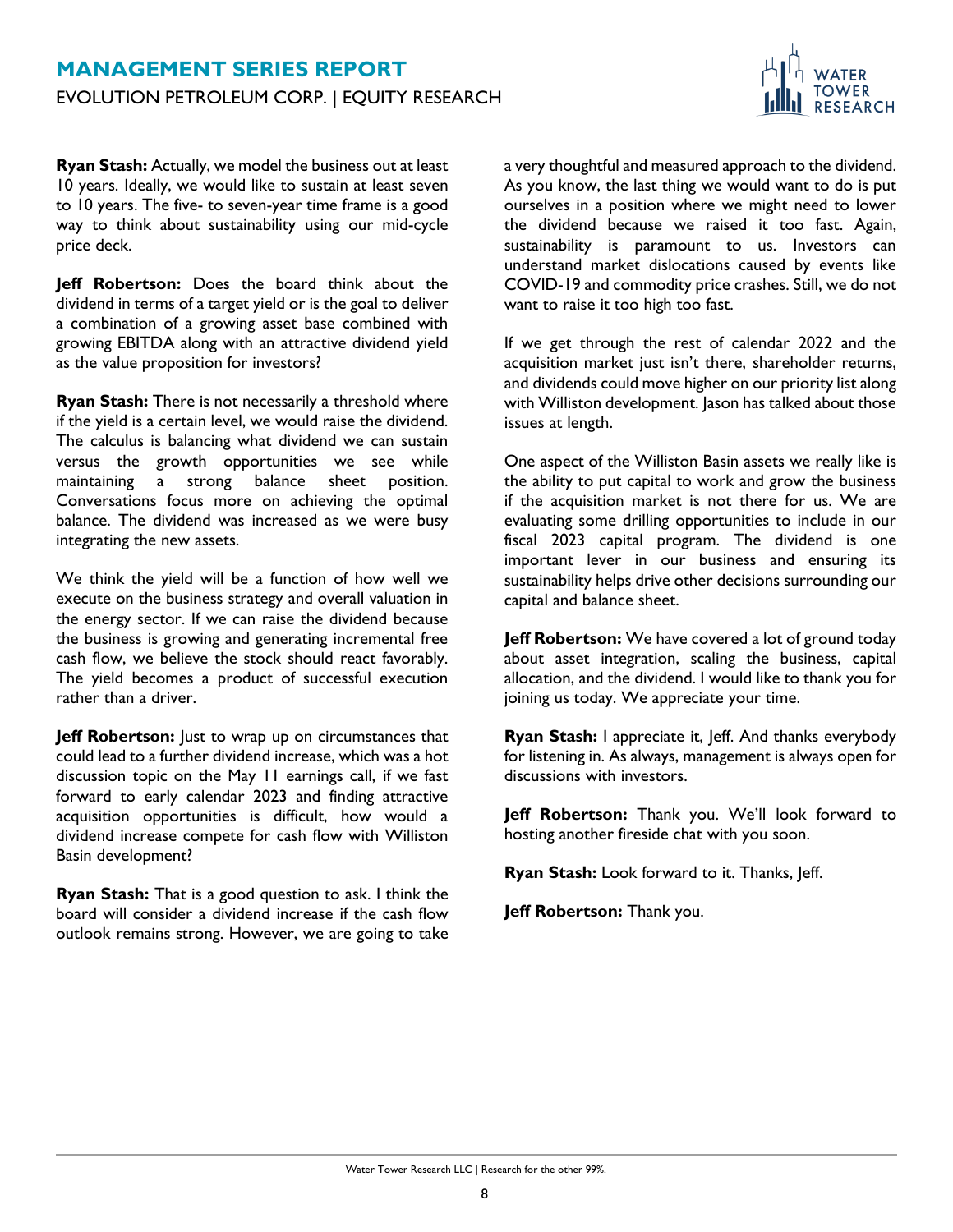# **MANAGEMENT SERIES REPORT**

EVOLUTION PETROLEUM CORP. | EQUITY RESEARCH



## **ABOUT THE ANALYST**



**Jeff Robertson** Managing Director

Natural Resources Chemicals & Materials **Technology** 

Prior to Water Tower Research, Jeff was an 18-year equity research veteran at Lehman Brothers / Barclays where his coverage concentrated on mid- and small-capitalization companies in the oil & gas exploration and production sectors, and he also covered master limited partnerships (MLPs) and royalty companies.

Previously, Jeff worked in similar industry roles at Salomon Smith Barney and Wasserstein Perella. Jeff has worked on the sell-side for 28 years, gaining exposure to all facets of the oil & gas industry, and his tenure spans multiple industry cycles.

Jeff holds a BS degree in Geology from Centenary College of Louisiana, an MS degree in Geology from Texas A&M University, and an MBA from Southern Methodist University.